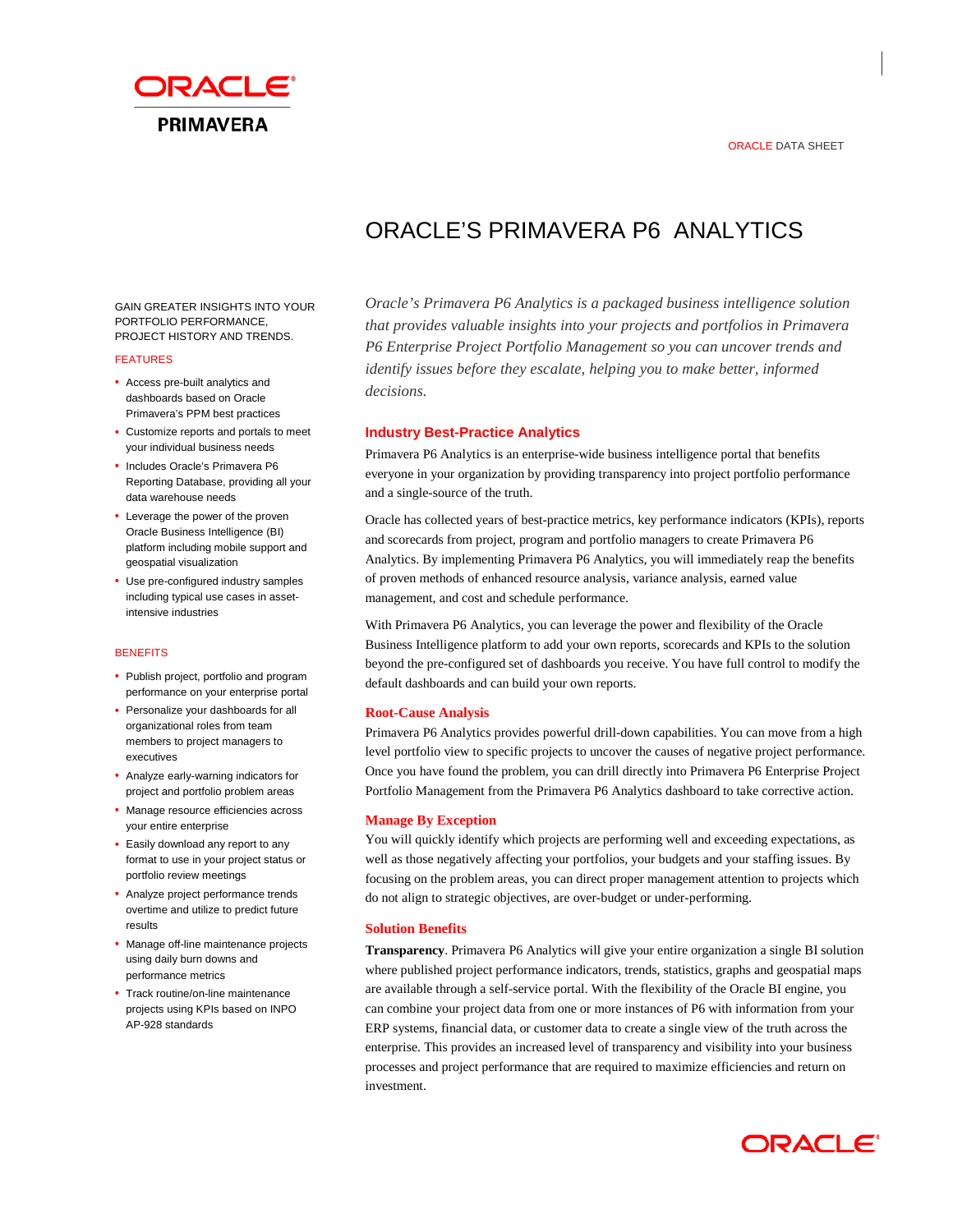# RELATED OFFERINGS

Additional value can be realized from your Oracle Primavera investments with:

- Oracle's Primavera P6 Enterprise Project Portfolio Management
- Oracle's Primavera P6 Reporting Database
- Oracle Business Intelligence Suite Enterprise Edition Plus or Standard Edition One

**Security and Performance.** Primavera P6 Analytics provides business intelligence built on top of the Primavera P6 Reporting Database so that you can easily report from dashboards and run ad-hoc queries, without sacrificing security and performance:

- Primavera P6 Enterprise Project Portfolio Management detailed project portfolio security is utilized throughout the solution so that non-privileged users do not have visibility into sensitive or confidential information.
- Dashboard reports and ad-hoc queries can run against active projects as well as your entire enterprise history of projects without negatively affecting performance on your live systems. The Oracle BI engine performs offline aggregations and summaries of large complex data sets for fast query responses.

**Productivity**. By using a familiar web-based portal, Primavera P6 Analytics is quick to learn, easy to access and navigate, and requires very little training. Each dashboard report may be printed or saved directly to a number of popular formats including PDF, Microsoft Word®, Microsoft Excel®, Microsoft PowerPoint®, HTML and others.

**Actionable BI.** You can focus on and directly improve your project performance with earlywarning indicators, trending and forecasting. Primavera P6 Analytics alerts you about problem areas in your projects and allows you to take corrective action to keep your projects on track.

## **Sample Pre-configured Primavera P6 Analytics Dashboard Reports**



Figure 1. The landing page for Primavera P6 Analytics helps you quickly identify which projects in your portfolios are meeting, exceeding or are below expectations.



Figure 2. Burn down charts with drill-down features provide valuable insight into project progress.